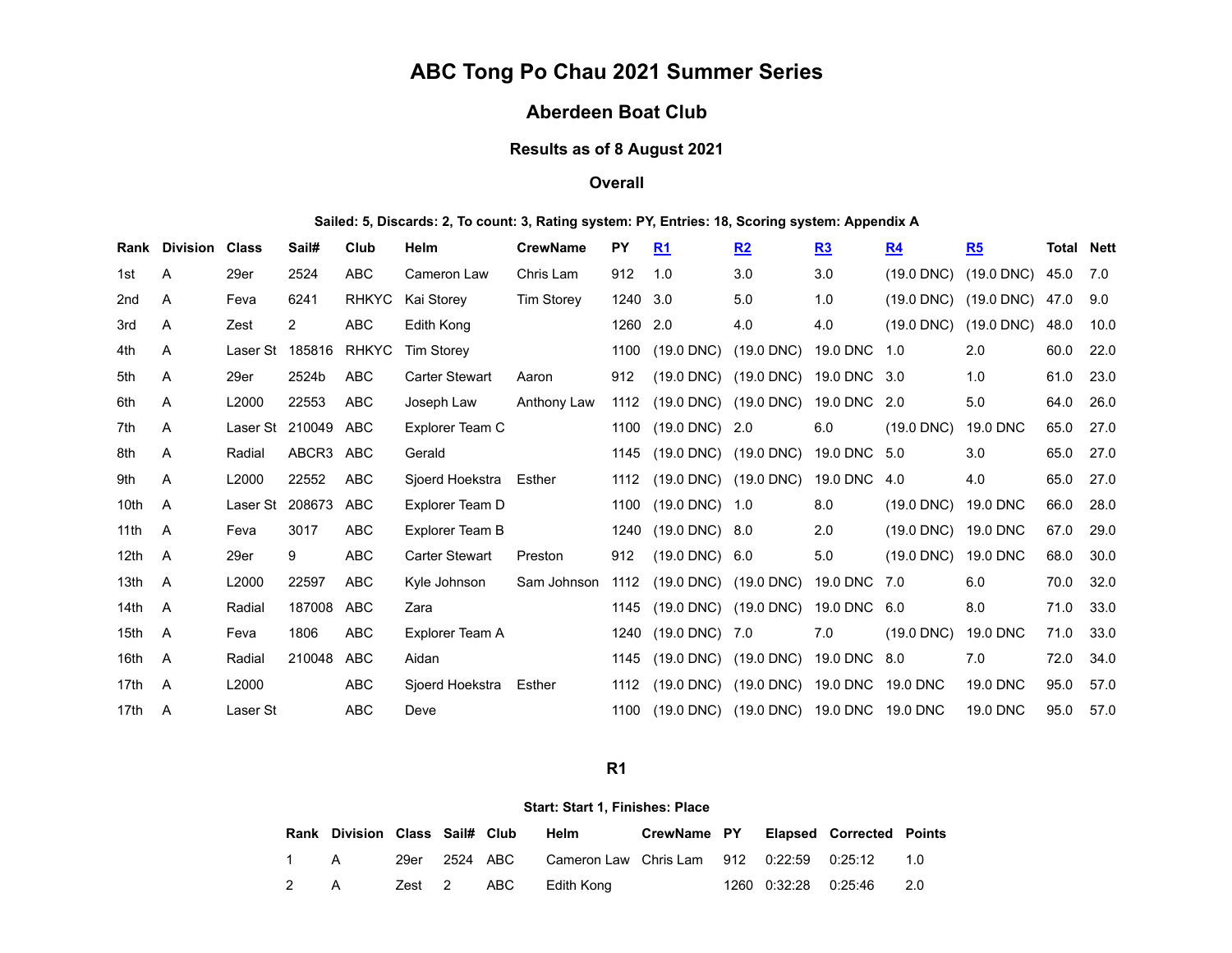| Rank Division Class Sail# Club Helm |  |  | CrewName PY Elapsed Corrected Points |  |  |
|-------------------------------------|--|--|--------------------------------------|--|--|
|                                     |  |  |                                      |  |  |

A Feva 6241 RHKYC Kai Storey Tim Storey 1240 0:32:28 0:26:11 3.0

## **R2**

#### **Start: Start 1, Finishes: Place**

<span id="page-1-0"></span>

| Rank          | Division Class |                     | Sail# | Club         | Helm                  | <b>CrewName</b>   | <b>PY</b> | Elapsed      | <b>Corrected</b> | <b>Points</b> |
|---------------|----------------|---------------------|-------|--------------|-----------------------|-------------------|-----------|--------------|------------------|---------------|
|               | A              | Laser St 208673 ABC |       |              | Explorer Team D       |                   | 1100      | 0:26:00      | 0:23:38          | 1.0           |
| $\mathcal{P}$ | A              | Laser St 210049     |       | ABC          | Explorer Team C       |                   | 1100      | 0:26:19      | 0:23:55          | 2.0           |
| 3             | A              | 29er                | 2524  | <b>ABC</b>   | Cameron Law           | Chris Lam         | 912       | 0:22:33      | 0:24:44          | 3.0           |
| 4             | A              | Zest                | 2     | <b>ABC</b>   | Edith Kong            |                   | 1260      | 0:32:30      | 0:25:48          | 4.0           |
| 5             | A              | Feva                | 6241  | <b>RHKYC</b> | Kai Storey            | <b>Tim Storey</b> |           | 1240 0:32:10 | 0:25:56          | 5.0           |
| 6             | A              | 29er                | 9     | <b>ABC</b>   | <b>Carter Stewart</b> | Preston           | 912       | 0:24:28      | 0:26:50          | 6.0           |
|               | A              | Feva                | 1806  | <b>ABC</b>   | Explorer Team A       |                   | 1240      | 0:33:50      | 0:27:17          | 7.0           |
| 8             | A              | Feva                | 3017  | <b>ABC</b>   | Explorer Team B       |                   | 1240      | 0:34:17      | 0:27:39          | 8.0           |

#### **R3**

#### **Start: Start 1, Finishes: Place**

<span id="page-1-1"></span>

| Rank | <b>Division</b> | <b>Class</b>    | Sail#  | Club         | Helm                  | <b>CrewName</b>   | PY   | <b>Elapsed</b> | Corrected | <b>Points</b> |
|------|-----------------|-----------------|--------|--------------|-----------------------|-------------------|------|----------------|-----------|---------------|
| 1    | A               | Feva            | 6241   | <b>RHKYC</b> | Kai Storev            | <b>Tim Storev</b> | 1240 | 0:27:26        | 0:22:07   | 1.0           |
| 2    | A               | Feva            | 3017   | <b>ABC</b>   | Explorer Team B       |                   | 1240 | 0:27:40        | 0:22:19   | 2.0           |
| 3    | A               | 29er            | 2524   | <b>ABC</b>   | Cameron Law           | Chris Lam         | 912  | 0:20:30        | 0:22:29   | 3.0           |
| 4    | A               | Zest            | 2      | <b>ABC</b>   | Edith Kong            |                   | 1260 | 0:28:26        | 0:22:34   | 4.0           |
| 5    | A               | 29er            | 9      | ABC          | <b>Carter Stewart</b> | Preston           | 912  | 0:21:03        | 0:23:05   | 5.0           |
| 6    | A               | Laser St 210049 |        | ABC          | Explorer Team C       |                   | 1100 | 0:26:09        | 0:23:46   | 6.0           |
|      | A               | Feva            | 1806   | ABC          | Explorer Team A       |                   | 1240 | 0:32:48        | 0:26:27   | 7.0           |
| 8    | A               | Laser St        | 208673 | <b>ABC</b>   | Explorer Team D       |                   | 1100 | 0:31:20        | 0:28:29   | 8.0           |

### **R4**

#### **Start: Start 1, Finishes: Place**

<span id="page-1-2"></span>

| Rank Division Class Sail# Club |  | Helm                             | CrewName PY Elapsed Corrected Points |                        |     |
|--------------------------------|--|----------------------------------|--------------------------------------|------------------------|-----|
|                                |  | Laser St 185816 RHKYC Tim Storey |                                      | 1100  0:29:50  0:27:07 | 1.0 |